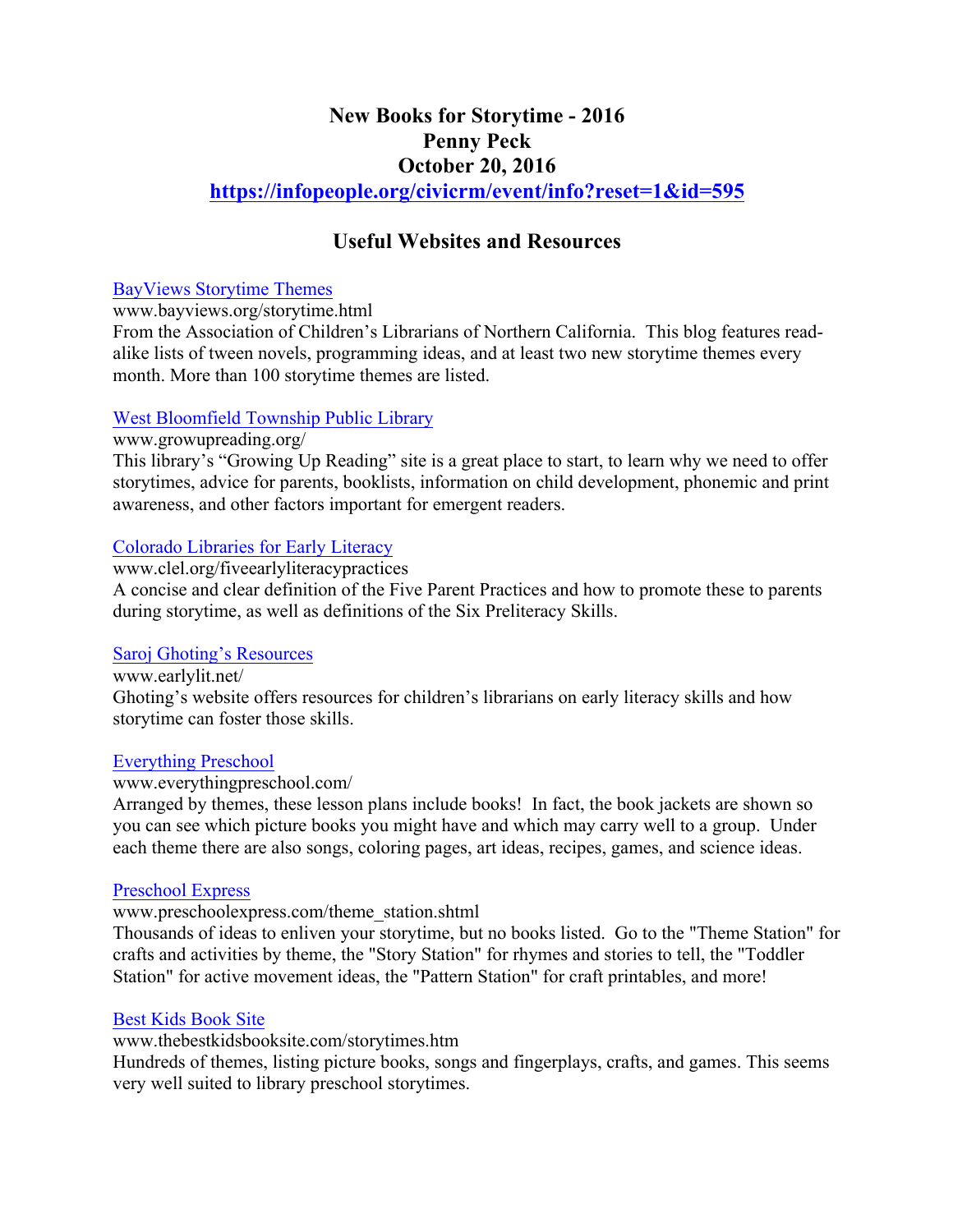## Beyond the Book Storytimes

http://btbstorytimes.blogspot.com/

From librarian Steven Englefried, this blog has a wealth of ideas for using puppets in library programs.

## Storytime Katie

http://storytimekatie.com/

Katie has been blogging about her storytimes for over five years, and her site has resources for flannelboards, songs and fingerplays, arts and crafts, and much more.

## First School

http://www.first-school.ws/themes.html

This site offers many themed outlines that include a craft project; look for those labeled "SP" for Spanish language content.

## Sunflower Storytime

https://sunflowerstorytime.com/

Storytime plans, themes, songs, crafts, and many other resources are gathered on this attractive website, created by two children's librarians.

## Spanish Playground

#### www.spanishplayground.net

A wealth of items celebrating Spanish are featured on this site, including songs, crafts, and books, which you can use in your bilingual storytimes.

## Family Education Kindergarten Readiness Checklist

www.familyeducation.com/school/kindergarten-readiness/kindergarten-readiness-checklist This handy checklist can help you describe Kindergarten Readiness skills to parents, so you can point them out during storytimes.

## DLTK Crafts for Kids

www.dltk-kids.com/ Need very simple arts and crafts projects and coloring sheets for preschoolers? Check out this website with crafts that fit every theme and topic.

## Busy Bee Kids Crafts

www.busybeekidscrafts.com/ Like DLTK, the Busy Bee site also has a wealth of very simple kids arts and crafts projects.

School Library Journal Webinars: www.slj.com/category/webcasts/ Booklist magazine Webinars: www.booklistonline.com/webinars Infopeople Webinars: https://infopeople.org/training/view/webinar Check these sites for other free webinars on children's books and library programming ideas.

## **Songs and Fingerplays**

## Kididdles

www.kididdles.com/lyrics/allsongs.html

A great resource for song lyrics to popular preschool songs; some of the lyric pages let you hear the music, too.